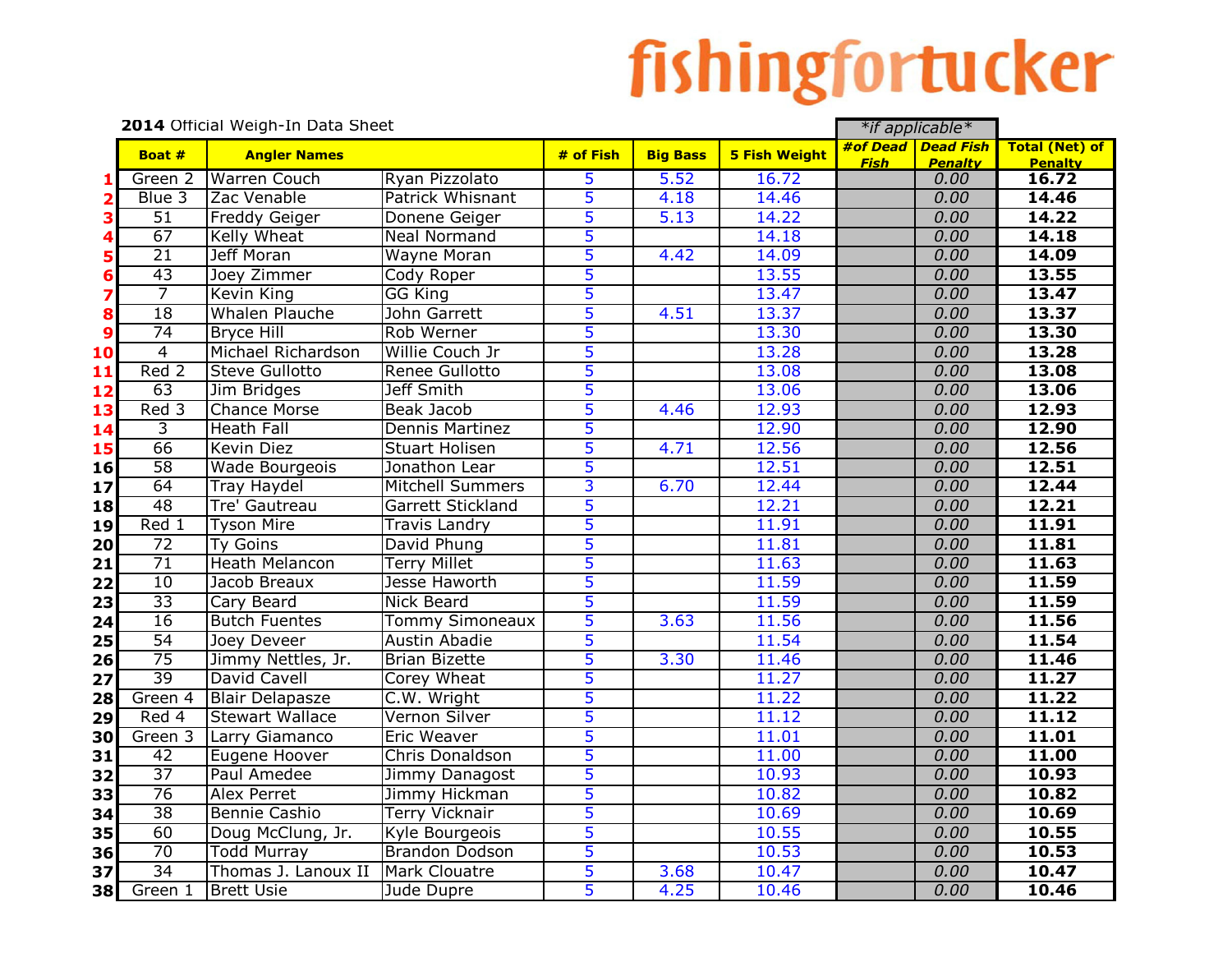## fishingfortucker

|                       | 2014 Official Weigh-In Data Sheet |                           |                         |                 |                      | *if applicable* |                                      |                                         |  |
|-----------------------|-----------------------------------|---------------------------|-------------------------|-----------------|----------------------|-----------------|--------------------------------------|-----------------------------------------|--|
| Boat #                | <b>Angler Names</b>               |                           | # of Fish               | <b>Big Bass</b> | <b>5 Fish Weight</b> | <b>Fish</b>     | #of Dead Dead Fish<br><b>Penalty</b> | <b>Total (Net) of</b><br><b>Penalty</b> |  |
| $\overline{32}$<br>39 | Nathan Slar                       | <b>Buren Denahor</b>      | $\overline{\mathbf{A}}$ |                 | 10.43                |                 | 0.00                                 | 10.43                                   |  |
| $\mathbf{1}$<br>40    | Richard LeBlanc                   | Marco LeBlanc             | 5                       |                 | 10.41                |                 | 0.00                                 | 10.41                                   |  |
| $\overline{30}$<br>41 | Tim Carmouche                     | Nathan Bourque            | 5                       |                 | 10.28                |                 | 0.00                                 | 10.28                                   |  |
| $\overline{8}$<br>42  | David Gleason                     | Darrell Heltz             | 5                       |                 | 10.26                |                 | 0.00                                 | 10.26                                   |  |
| 59<br>43              | <b>Spenser Gremillion</b>         | <b>Patrick Rachel</b>     | 5                       |                 | 10.14                |                 | 0.00                                 | 10.14                                   |  |
| 49<br>44              | Jesse Hymel                       | Randy Metge               | $\overline{\mathbf{4}}$ |                 | 10.06                |                 | 0.00                                 | 10.06                                   |  |
| 15<br>45              | Jacob Roberie                     | <b>Travis Laurent</b>     | 5                       |                 | 9.89                 |                 | 0.00                                 | 9.89                                    |  |
| 55<br>46              | Darin Lee                         | Brennen Lee               | 5                       |                 | 9.88                 |                 | 0.00                                 | 9.88                                    |  |
| 57<br>47              | <b>Hunter Pratt</b>               | Jason Manuel              | 5                       |                 | 9.11                 |                 | 0.00                                 | 9.11                                    |  |
| $\overline{25}$<br>48 | <b>Shawn Madere</b>               | <b>Russell Wiggins</b>    | $\overline{\mathbf{4}}$ | 4.13            | 8.96                 |                 | 0.00                                 | 8.96                                    |  |
| $\overline{23}$<br>49 | <b>Bernard Sheets</b>             | <b>Bob Heath</b>          | 3                       | 4.86            | 8.92                 |                 | 0.00                                 | 8.92                                    |  |
| 47<br>50              | Gilbert Fortenberry               | Cade Fortenberry          | 5                       |                 | 8.81                 |                 | 0.00                                 | 8.81                                    |  |
| 65<br>51              | Chris Lanoux                      | Chris Lanoux Jr.          | $\overline{\mathbf{4}}$ |                 | 8.65                 |                 | 0.00                                 | 8.65                                    |  |
| 46<br>52              | <b>Tyler Laiche</b>               | <b>Tyler Gravis</b>       | $\overline{\mathbf{4}}$ |                 | 8.01                 |                 | 0.00                                 | 8.01                                    |  |
| 56<br>53              | Chance Bourgeois                  | Dale Braud                | 5                       |                 | 7.91                 |                 | 0.00                                 | 7.91                                    |  |
| 40<br>54              | Dean Walton                       | <b>Silas Guillory</b>     | $\overline{\mathbf{4}}$ |                 | 7.82                 |                 | 0.00                                 | 7.82                                    |  |
| $\overline{13}$<br>55 | Darren Hernandez                  | Leroy Keating             | 3                       |                 | 6.71                 |                 | 0.00                                 | 6.71                                    |  |
| 62<br>56              | Chris Day                         | Julian Day                | 3                       |                 | 6.19                 |                 | 0.00                                 | 6.19                                    |  |
| Blue 1<br>57          | John Lacaze, Jr                   | James Madere, Jr.         | $\overline{3}$          |                 | 5.75                 |                 | 0.00                                 | 5.75                                    |  |
| 68<br>58              | <b>Vincent Milazzo</b>            | Richard Bourgeois         | $\overline{\mathbf{4}}$ |                 | 5.70                 |                 | 0.00                                 | 5.70                                    |  |
| $\overline{28}$<br>59 | <b>Tyler Teague</b>               | <b>Brandon Strickland</b> | 3                       |                 | 5.42                 |                 | 0.00                                 | 5.42                                    |  |
| $\overline{24}$<br>60 | <b>Jeff Dubois</b>                | Sandra Waller             | $\overline{2}$          |                 | 5.36                 |                 | 0.00                                 | 5.36                                    |  |
| $\overline{52}$<br>61 | Jared Laiche                      | David Boudreaux           | $\overline{2}$          |                 | 4.89                 |                 | 0.00                                 | 4.89                                    |  |
| $\overline{36}$<br>62 | <b>Matt Dillon</b>                | <b>Ryan Flurry</b>        | $\overline{2}$          |                 | 3.92                 |                 | 0.00                                 | 3.92                                    |  |
| $\overline{2}$<br>63  | Shawn Kramer                      | Kyle Blanchard            |                         |                 |                      |                 | 0.00                                 | 0.00                                    |  |
| $\overline{5}$<br>64  | <b>Grant Theriot</b>              | <b>Tanner Butler</b>      |                         |                 |                      |                 | 0.00                                 | 0.00                                    |  |
| $\overline{6}$<br>65  | <b>Tommy Bourgeois</b>            | <b>Telly LeBlanc</b>      |                         |                 |                      |                 | 0.00                                 | 0.00                                    |  |
| $\overline{9}$<br>66  | Michael Kimball                   | Mike Coleman              |                         |                 |                      |                 | 0.00                                 | 0.00                                    |  |
| $\overline{11}$<br>67 | <b>Chick Edmonston</b>            | <b>Allie Lavigne</b>      |                         |                 |                      |                 | 0.00                                 | 0.00                                    |  |
| 12<br>68              | Sean Dardeau                      | <b>Charles Lavigne</b>    |                         |                 |                      |                 | 0.00                                 | 0.00                                    |  |
| $\overline{14}$<br>69 | Keith Guidry                      | <b>Charlie Roccaforte</b> |                         |                 |                      |                 | 0.00                                 | 0.00                                    |  |
| $\overline{17}$<br>70 | Joshua Crowder                    | Jarred Guyban             |                         |                 |                      |                 | 0.00                                 | 0.00                                    |  |
| 19<br>71              | Joel Mayer                        | Jacob Mayer               |                         |                 |                      |                 | 0.00                                 | 0.00                                    |  |
| $\overline{20}$<br>72 | Kevin Shockley                    | <b>Bruce Shockley</b>     |                         |                 |                      |                 | 0.00                                 | 0.00                                    |  |
| $\overline{22}$<br>73 | <b>Wayne Hymel</b>                | Seth LeBlanc              |                         |                 |                      |                 | 0.00                                 | 0.00                                    |  |
| $\overline{26}$<br>74 | Richard Bercegeay                 | Daniel Olinde             |                         |                 |                      |                 | 0.00                                 | 0.00                                    |  |
| 27<br>75              | <b>Alex Heintze</b>               | <b>Gil Heintze</b>        |                         |                 |                      |                 | 0.00                                 | 0.00                                    |  |
| 29<br>76              | Craig Brignac                     | Michael Dicharry          |                         |                 |                      |                 | 0.00                                 | 0.00                                    |  |